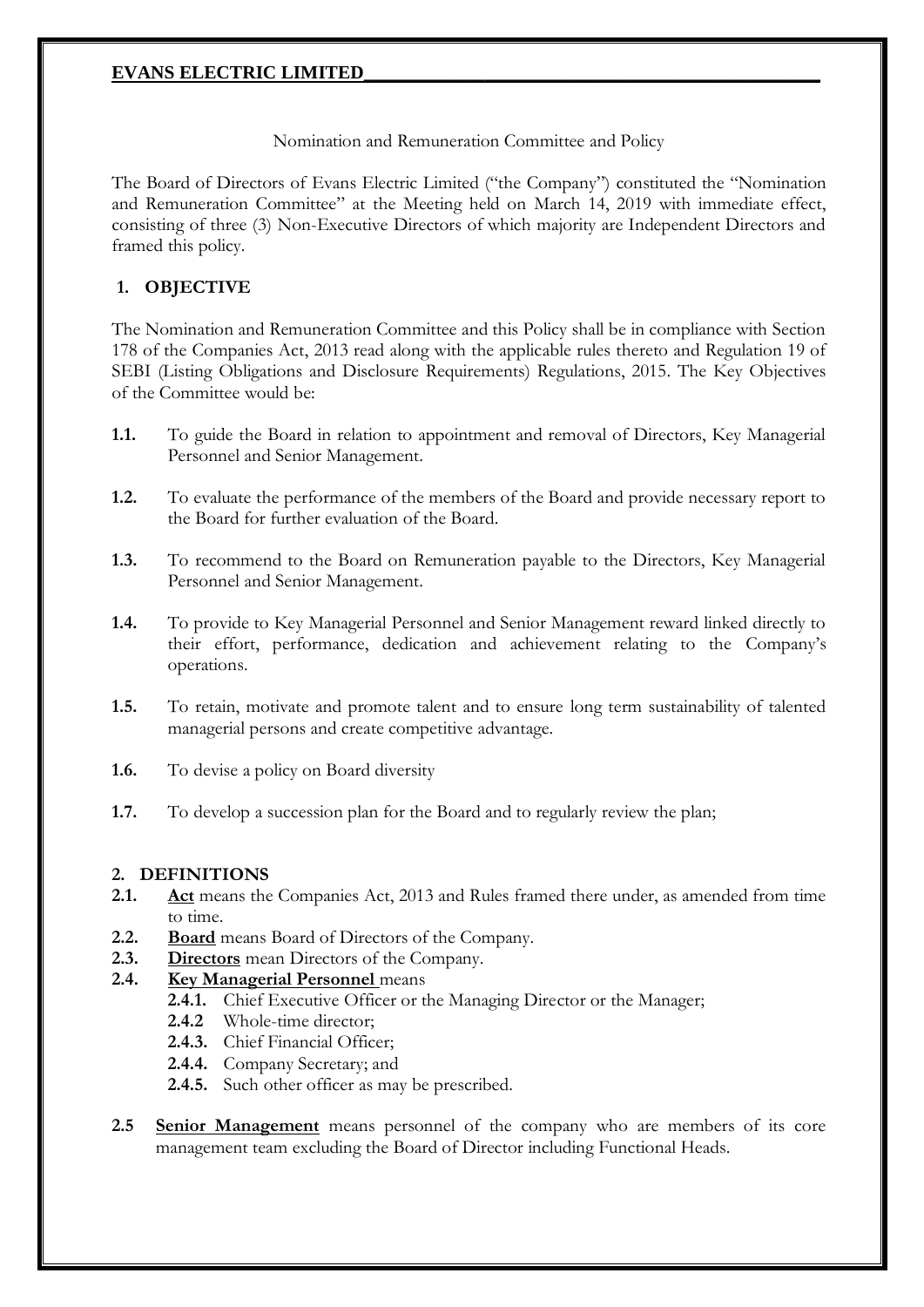### **3. ROLE OF COMMITTEE**

#### **3.1. Matters to be dealt with, perused and recommended to the Board by the Nomination and Remuneration Committee**

The Committee shall:

**3.1.1.** Formulate of the criteria for determining qualifications, positive attributes and independence of a director and recommend to the board of directors a policy relating to, the remuneration of the directors, key managerial personnel and other employees;

3.1.2 Formulate criteria for evaluation of performance of independent directors and the board of directors;

3.1.3. devising a policy on diversity of board of directors;

3.1.4 Identify persons who are qualified to become directors and who may be appointed in senior management in accordance with the criteria laid down, and recommend to the board of directors their appointment and removal.

3.1.5 recommend whether to extend or continue the term of appointment of the independent director, on the basis of the report of performance evaluation of independent directors.

3.1.6 recommend to the board, all remuneration, in whatever form, payable to senior management.

## **3.2. Policy for appointment and removal of Director, KMP and Senior Management**

#### **3.2.1. Appointment criteria and qualifications**

- **a)** The Committee shall identify and ascertain the integrity, qualification, expertise and experience of the person for appointment as Director, KMP or at Senior Management level and recommend to the Board his / her appointment.
- **b)** A person should possess adequate qualification, expertise and experience for the position he / she is considered for appointment. The Committee has discretion to decide whether qualification, expertise and experience possessed by a person is sufficient / satisfactory for the concerned position.
- **c)** The Company shall not appoint or continue the employment of any person as Whole-time Director who has attained the age of seventy years. Provided that the term of the person holding this position may be extended beyond the age of seventy years with the approval of shareholders by passing a special resolution based on the explanatory statement annexed to the notice for such motion indicating the justification for extension of appointment beyond seventy years.

## **3.2.2. Term / Tenure**

**a)** Managing Director/Whole-time Director: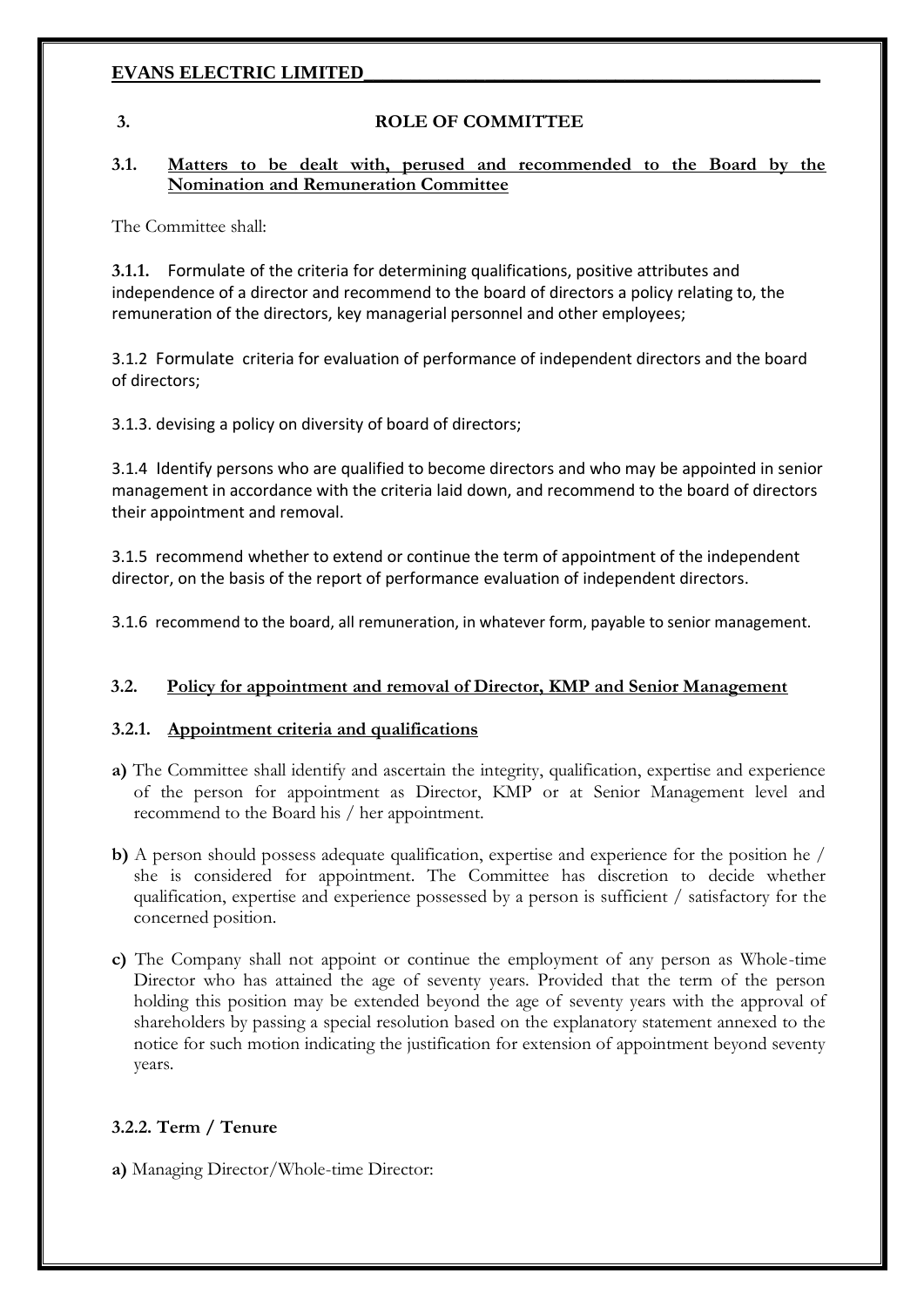The Company shall appoint or re-appoint any person as its Executive Chairman, Managing Director or Executive Director for a term not exceeding five years at a time. No reappointment shall be made earlier than one year before the expiry of term.

**b)** Independent Director:

- An Independent Director shall hold office for a term up to five consecutive years on the Board of the Company and will be eligible for re-appointment on passing of a special resolution by the Company and disclosure of such appointment in the Board's report.
- No Independent Director shall hold office for more than two consecutive terms, but such Independent Director shall be eligible for appointment after expiry of three years of ceasing to become an Independent Director. Provided that an Independent Director shall not, during the said period of three years, be appointed in or be associated with the Company in any other capacity, either directly or indirectly.

#### **3.2.3. Evaluation**

Performance Evaluations are an integral part of the Company's ongoing effort to encourage Independent Director to higher levels of achievements. Company selected the independent director who has sufficient qualification and experience in the respective area of their specialisation. The Committee shall carry out evaluation of performance of every Director, KMP and Senior Management Personnel at regular interval (yearly).

Performance Evaluations will be conducted within the context of a set of individualized performance goals and an individual professional development plan, which are periodically reviewed on the basis of following criteria:

- 1. Interest taken by the member in the affairs of the Company.
- 2. Regularity of attending Board and Committee meetings of the Company.
- 3. Participation in the discussion on any business at the time of meeting and their preparedness.
- 4. Additional qualification acquired by them.

#### **3.2.4. Removal**

Due to reasons for any disqualification mentioned in the Act or under any other applicable Act, rules and regulations there under, the Committee may recommend, to the Board with reasons recorded in writing, removal of a Director, KMP or Senior Management Personnel subject to the provisions and compliance of the said Act, rules and regulations.

## **3.2.5. Retirement**

The Director, KMP and Senior Management Personnel shall retire as per the applicable provisions of the Act and the prevailing policy of the Company. The Board will have the discretion to retain the Director, KMP, Senior Management Personnel in the same position/ remuneration or otherwise even after attaining the retirement age, for the benefit of the Company.

## **3.3. Policy relating to the Remuneration for the Whole-time Director, KMP and Senior Management Personnel**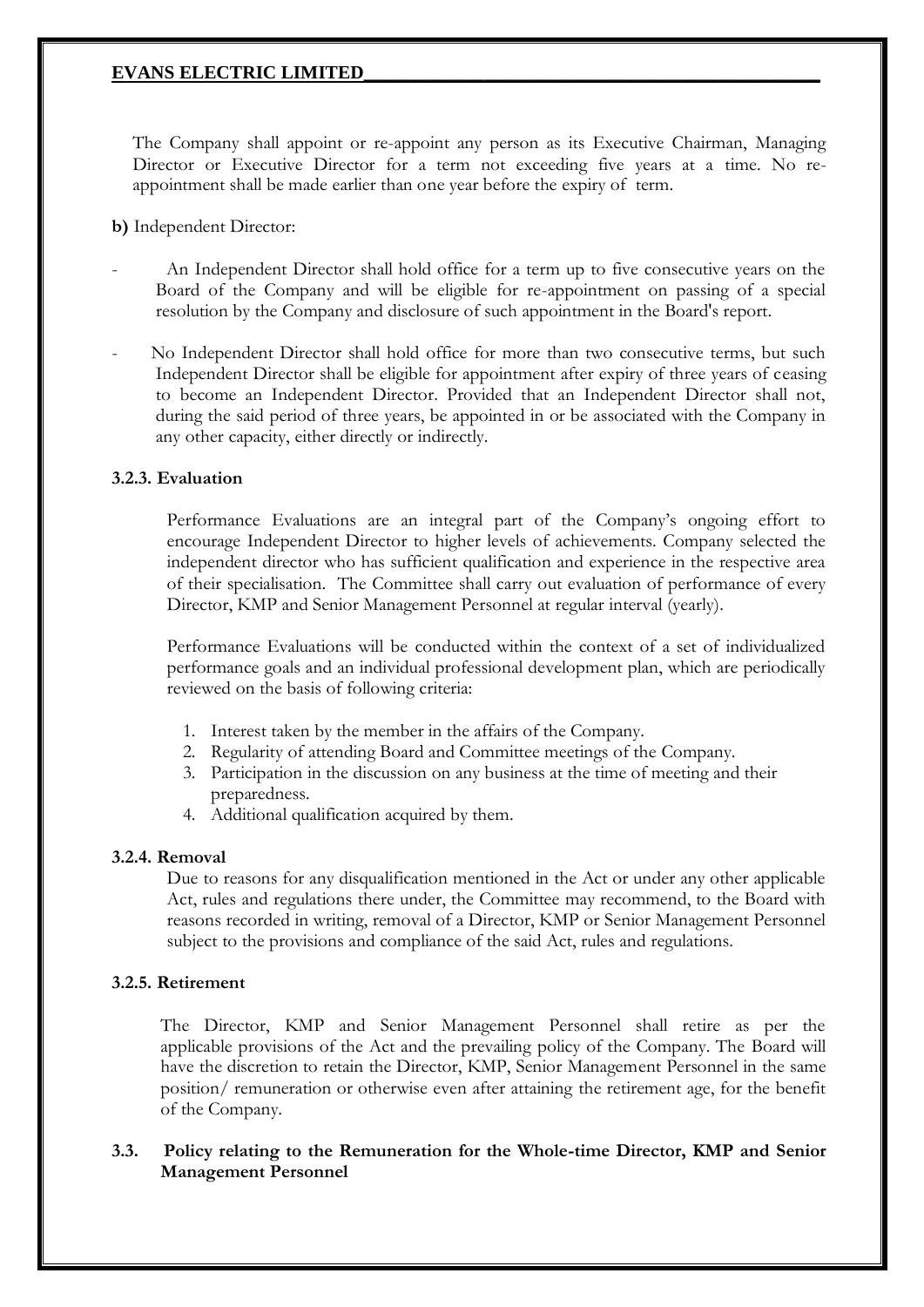#### **3.3.1. General:**

- **a)** The remuneration/compensation/commission etc. to the Whole-time Director, KMP and Senior Management Personnel will be determined by the Committee and recommended to the Board for approval. The remuneration/ compensation/commission etc. shall be subject to the prior/post approval of the shareholders of the Company and Central Government, wherever required.
- **b)** The remuneration and commission to be paid to the Whole-time Director shall be in accordance with the percentage / slabs / conditions laid down in the Articles of Association of the Company and as per the provisions of the Act.
- **c)** Increments to the existing remuneration/ compensation structure may be recommended by the Committee to the Board which should be within the slabs approved by the Shareholders in the case of Whole-time Director.
- **d)** Where any insurance is taken by the Company on behalf of its Whole-time Director, Chief Executive Officer, Chief Financial Officer, the Company Secretary and any other employees for indemnifying them against any liability, the premium paid on such insurance shall not be treated as part of the remuneration payable to any such personnel. Provided that if such person is proved to be guilty, the premium paid on such insurance shall be treated as part of the remuneration.

## **3.3.2. Remuneration to Whole-time / Executive / Managing Director, KMP and Senior Management Personnel:**

**a)** Fixed pay:

The Whole-time Director/ KMP and Senior Management Personnel shall be eligible for a monthly remuneration as may be approved by the Board on the recommendation of the Committee. The breakup of the pay scale and quantum of perquisites including, employer's contribution to P.F, pension scheme, medical expenses, club fees etc., wherever applicable, shall be decided and approved by the Board/the Person authorized by the Board on the recommendation of the Committee and approved by the shareholders and Central Government, wherever required.

**b)** Minimum Remuneration:

If, in any financial year, the Company has no profits or its profits are inadequate, the Company shall pay remuneration to its Whole-time Director in accordance with the provisions of Schedule V of the Act.

**c)** Provisions for excess remuneration:

If any Whole-time Director draws or receives, directly or indirectly by way of remuneration any such sums in excess of the limits prescribed under the Act or without the prior sanction of the Central Government, where required, he / she shall refund such sums to the Company and until such sum is refunded, hold it in trust for the Company. The Company shall not waive recovery of such sum refundable to it unless permitted by the Central Government.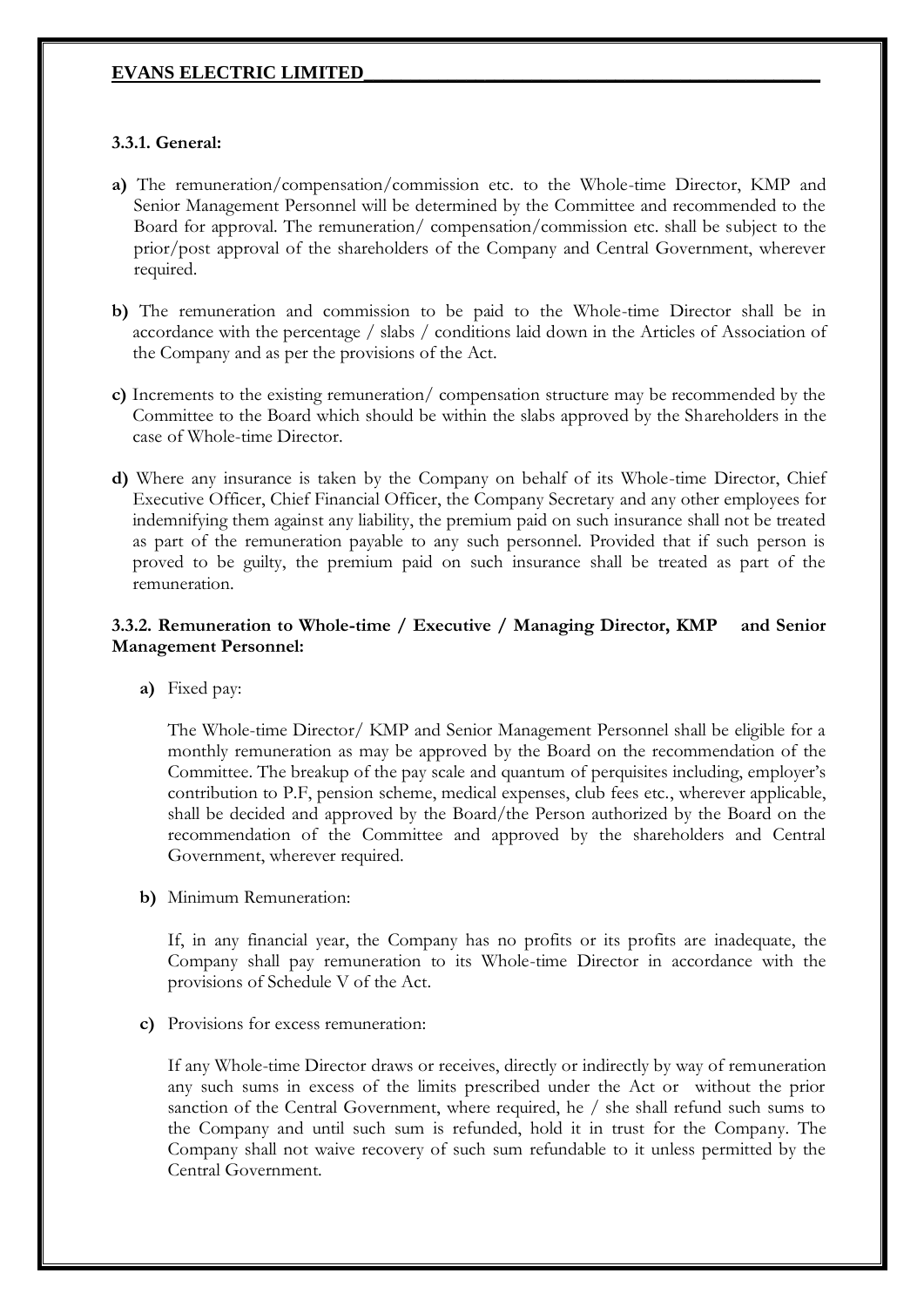## **3.3.3. Remuneration to Non- Executive / Independent Director:**

- **a)** Remuneration / Commission: No remuneration / commission shall be payable to non executive / independent directors.
- **b)** Sitting Fees:

The Non- Executive / Independent Director shall receive remuneration by way of fees for attending meetings of Board.

**c)** Stock Options: An Independent Director shall not be entitled to any stock option of the Company.

## **4. MEMBERSHIP**

- **4.1** The Committee shall consist of a minimum 3 non-executive directors, majority of them being independent.
- **4.2** Minimum two (2) members shall constitute a quorum for the Committee meeting.

**4.3** Membership of the Committee shall be disclosed in the Annual Report.

**4.4** Term of the Committee shall be continued unless terminated by the Board of Directors.

## **5. CHAIRPERSON**

- **5.1** Chairperson of the Committee shall be an Independent Director.
- **5.2** Chairperson of the Company may be appointed as a member of the Committee but shall not be a Chairman of the Committee.
- **5.3** In the absence of the Chairperson, the members of the Committee present at the meeting shall choose one amongst them to act as Chairperson.
- **5.4** Chairman of the Nomination and Remuneration Committee meeting would required to be present at the Annual General Meeting or may nominate some other member to answer the shareholders' queries.

## **6. FREQUENCY OF MEETINGS**

The meeting of the Committee shall be held at such regular intervals as may be required.

# **7. COMMITTEE MEMBERS' INTERESTS**

- **7.1** A member of the Committee is not entitled to be present when his or her own remuneration is discussed at a meeting or when his or her performance is being evaluated.
- **7.2** The Committee may invite such executives, as it considers appropriate, to be present at the meetings of the Committee.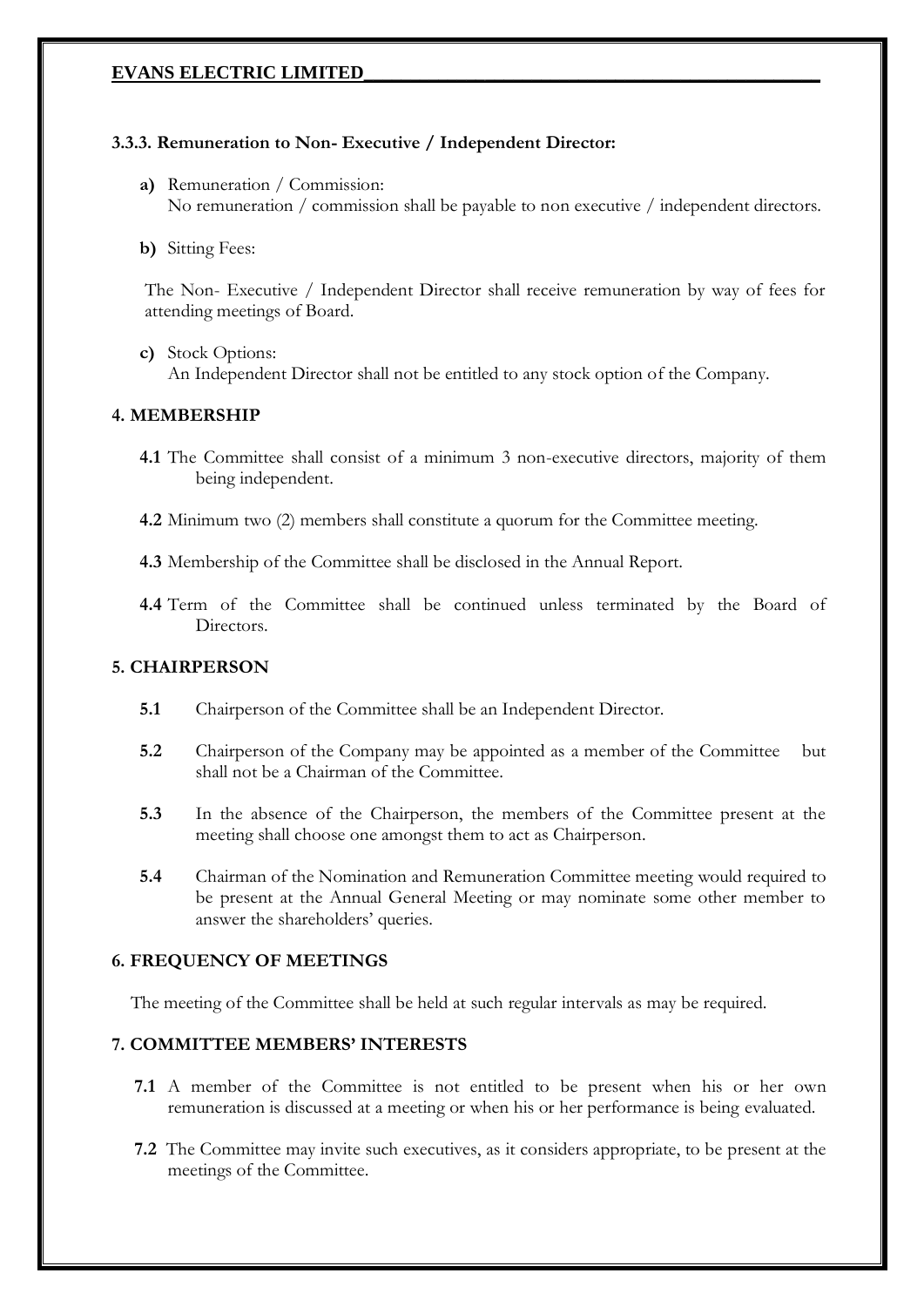#### **8. SECRETARY**

The Company Secretary of the Company shall act as Secretary of the Committee.

## **9. VOTING**

- **9.1** Matters arising for determination at Committee meetings shall be decided by a majority of votes of Members present and voting and any such decision shall for all purposes be deemed a decision of the Committee.
- **9.2** In the case of equality of votes, the Chairman of the meeting will have a casting vote.

## **10. NOMINATION DUTIES**

The duties of the Committee in relation to nomination matters include:

- **10.1** Ensuring that there is an appropriate induction in place for new Directors and members of Senior Management and reviewing its effectiveness;
- **10.2** Ensuring that on appointment to the Board, Non-Executive Directors receive a formal letter of appointment in accordance with the Guidelines provided under the Act;
- **10.3** Identifying and recommending Directors who are to be put forward for retirement by rotation.
- **10.4** Determining the appropriate size, diversity and composition of the Board;
- **10.5** Setting a formal and transparent procedure for selecting new Directors for appointment to the Board;
- **10.6** Developing a succession plan for the Board and Senior Management and regularly reviewing the plan;
- **10.7** Evaluating the performance of the Board members and Senior Management in the context of the Company's performance from business and compliance perspective;
- **10.8** Making recommendations to the Board concerning any matters relating to the continuation in office of any Director at any time including the suspension or termination of service of an Executive Director as an employee of the Company subject to the provision of the law and their service contract.
- **10.9** Delegating any of its powers to one or more of its members or the Secretary of the Committee;
- **10.10** Recommend any necessary changes to the Board; and
- **10.11** Considering any other matters, as may be requested by the Board.

# **11. REMUNERATION DUTIES**